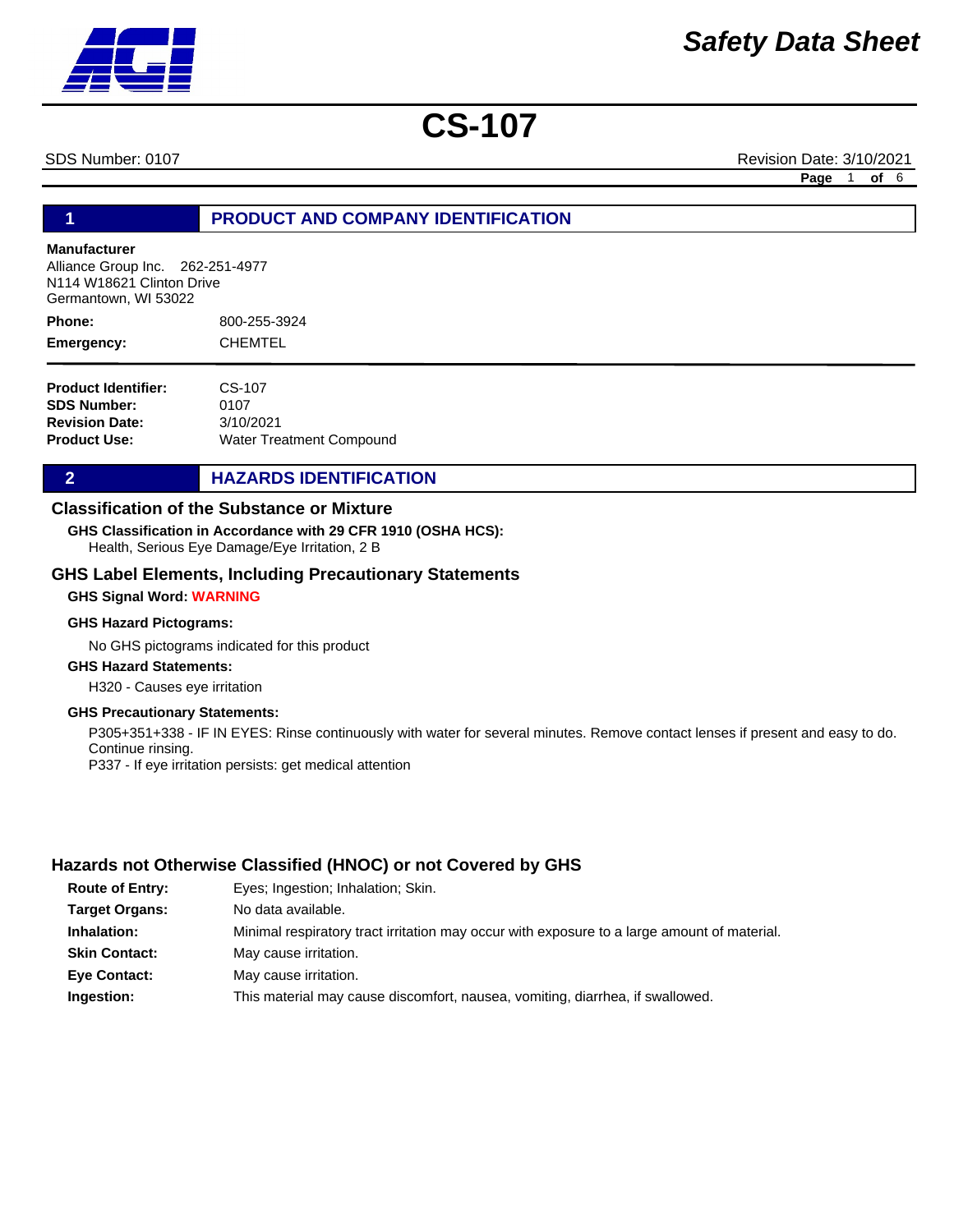SDS Number: 0107 Revision Date: 3/10/2021 **Page** 2 **of** 6

**HMIS III:** Health = 1, Fire = 0, Physical Hazard = 0

| HMIS                   |   |
|------------------------|---|
| <b>HEALTH</b>          |   |
| <b>FLAMMABILITY</b>    | O |
| <b>PHYSICAL HAZARD</b> |   |
| PERSONAL PROTECTION    |   |

### **3 COMPOSITION/INFORMATION OF INGREDIENTS**

No hazardous ingredients

|           | Chemical Ingredients: |
|-----------|-----------------------|
| CAS#      | % Chemical Name:      |
| 6381-77-7 | Sodium Erythorbate    |

### **4 FIRST AID MEASURES Inhalation:** If symptoms develop, move victim to fresh air. If symptoms persist, obtain medical attention. **Skin Contact:** Wash with soap and water. Remove contaminated clothing immediately. **Eye Contact:** Immediately flush eyes with large amounts of water for at least 15 minutes, lifting eyelids occasionally to facilitate irrigation. **Ingestion:** Not a direct hazard. Drink large quantities of water. Never give anything by mouth to an unconscious person.

| 5                   | <b>FIRE FIGHTING MEASURES</b> |  |
|---------------------|-------------------------------|--|
| Flammability:       | Not flammable or combustible. |  |
| <b>Flash Point:</b> | None                          |  |

**Autoignition Temp:** None

Fire Fighting Methods

Evacuate area of unprotected personal. Wear protective clothing including NIOSH Approved self- contained breathing apparatus. Remain upwind of fire to avoid hazardous vapors and decomposition products. Use water spray to cool fire exposed containers and disperse vapors.

### *Extinguishing Media*

**Suitable:** Use extingushing measures that are appropriate to local circumstances and the surrounding environment.

**Unsuitable fire extinguisher:** No data available.

**Unusual Fire or Explosion Hazards:** No data available.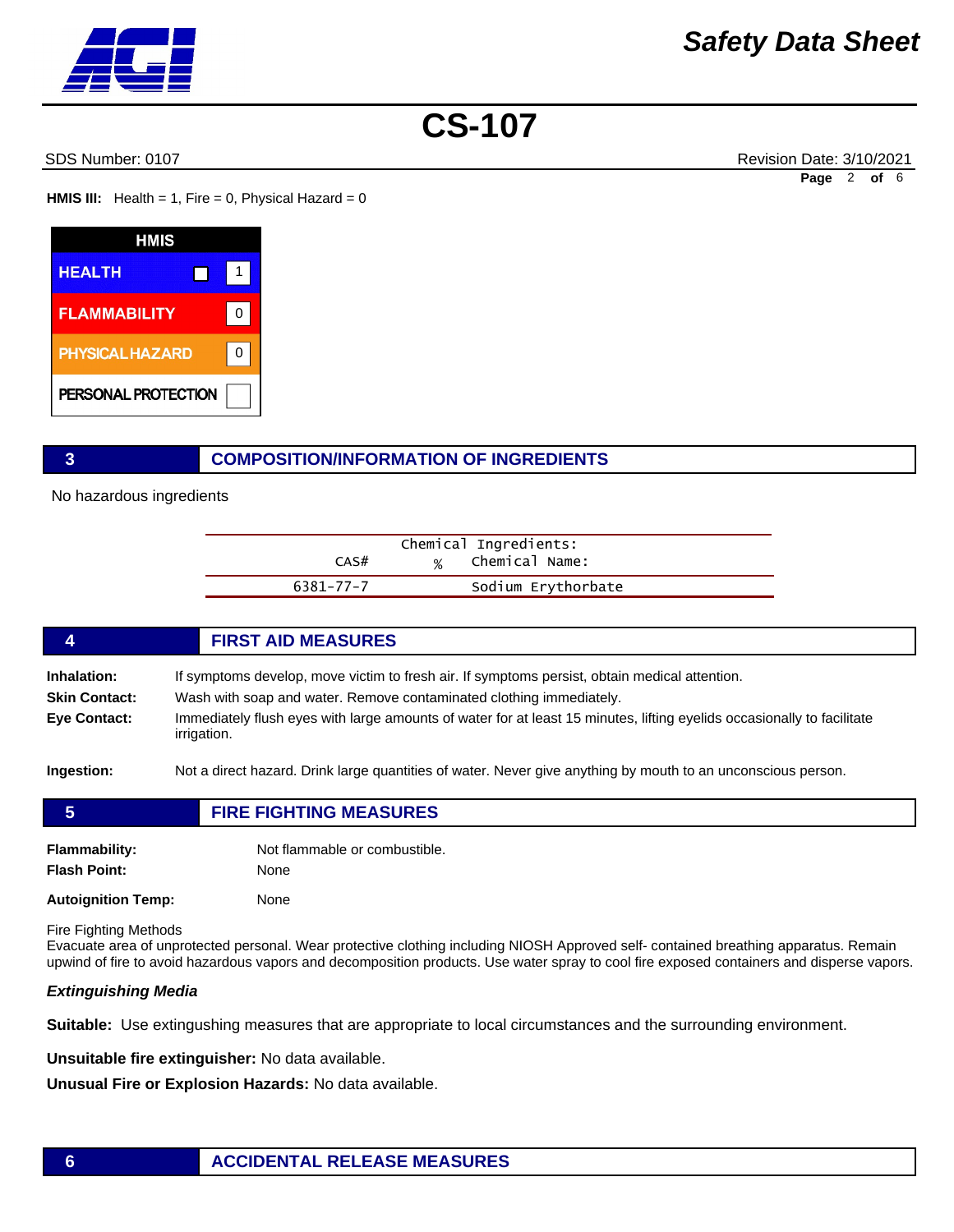

SDS Number: 0107 Revision Date: 3/10/2021 **Page** 3 **of** 6

**Personal Precautions** 

Use personal protective equipment. No conditions to be specially mentioned

### **Environmental Precautions**

Do not let products enter drains. Discharge into the environment must be avoided.Do not allow material to contaminate ground water.

**Spill** 

Soak up with inert absorbent material and place in container for disposal according to local regulations. Keep in suitable, closed containers for disposal. Watch out for slippery conditions when spillage.

|                                                              | <b>HANDLING AND STORAGE</b>                                                                                                                                                                                                                                                                                                                                                        |                                                                             |
|--------------------------------------------------------------|------------------------------------------------------------------------------------------------------------------------------------------------------------------------------------------------------------------------------------------------------------------------------------------------------------------------------------------------------------------------------------|-----------------------------------------------------------------------------|
| <b>Handling Precautions:</b><br><b>Storage Requirements:</b> | Store in cool/dry area.                                                                                                                                                                                                                                                                                                                                                            | Avoid contact with eyes, skin, or clothing. Wash thoroughly after handling. |
| 8                                                            |                                                                                                                                                                                                                                                                                                                                                                                    | <b>EXPOSURE CONTROLS/PERSONAL PROTECTION</b>                                |
| <b>Engineering Controls:</b>                                 |                                                                                                                                                                                                                                                                                                                                                                                    | Provide local exhaust ventilation. Maintain adequate ventilation.           |
| <b>Personal Protective</b><br>Equipment:                     | Hygiene Measures:<br>Handle in accordance with good industrial hygiene and safety practice. Wash hands before breaks and<br>at the end of workday.<br>Respiratory:<br>No personal respiratory protective equipment is required.<br>Eyes and Face:<br>Wear chemical safety goggles while handling this product.<br>Skin:<br>For prolonged or repeated contact use protective gloves |                                                                             |
| Component                                                    | <b>OSHA PEL</b>                                                                                                                                                                                                                                                                                                                                                                    | <b>ACGIH TWA/TLV</b>                                                        |
| Sodium Erythorbate                                           | No data available.                                                                                                                                                                                                                                                                                                                                                                 | No data available.                                                          |

Contains no substances with occupational exposure limit values

### **9 PHYSICAL AND CHEMICAL PROPERTIES**

| Appearance:                           | Clear.             |
|---------------------------------------|--------------------|
| <b>Physical State:</b>                | Liquid             |
| Odor:                                 | No odor.           |
| <b>Odor Threshold:</b>                | No data available. |
| <b>Molecular Formula:</b>             | No data available. |
| <b>Particle Size:</b>                 | No data available. |
| Solubility:                           | Dispersible        |
| <b>Spec Grav./Density:</b>            | 1.00               |
| <b>Softening Point:</b>               | No data available. |
| <b>Viscosity:</b>                     | No data available. |
| <b>Percent Volatile:</b>              | None               |
| <b>Saturated Vapor Concentration:</b> | No data available. |
| Heat Value:                           | No data available. |
| <b>Boiling Point:</b>                 | No data available. |
| <b>Freezing/Melting Pt.:</b>          | 32°F               |
| <b>Flammability:</b>                  | No data available. |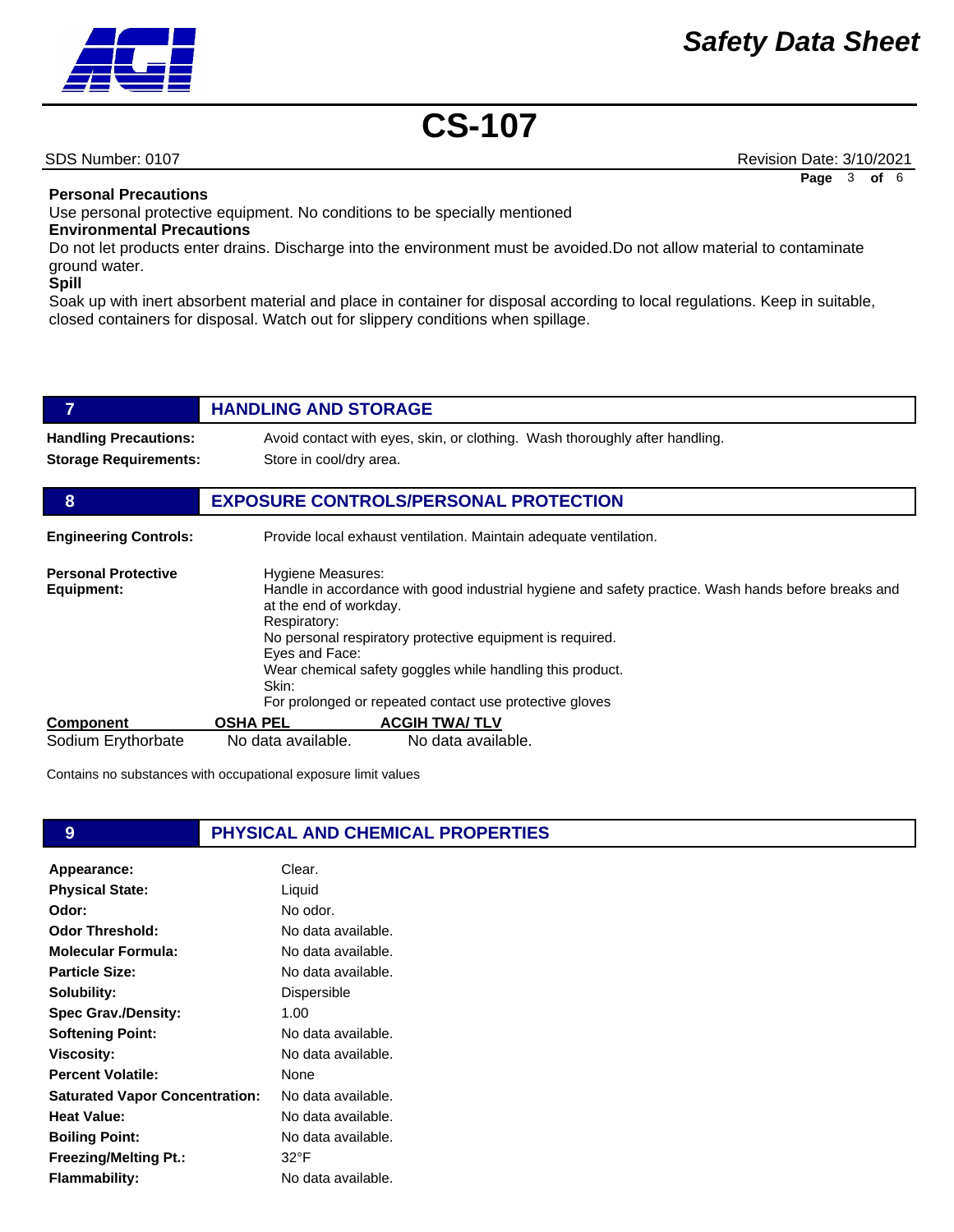

SDS Number: 0107 Revision Date: 3/10/2021 **Page** 4 **of** 6

| No data available.                         |  |  |
|--------------------------------------------|--|--|
| No data available.                         |  |  |
| No data available.                         |  |  |
| No data available.                         |  |  |
| No data available.                         |  |  |
| Neutral.                                   |  |  |
| No data available.                         |  |  |
| No data available.                         |  |  |
| No data available.                         |  |  |
| No data available.                         |  |  |
| No data available.                         |  |  |
| No data available.                         |  |  |
| No data available.                         |  |  |
| Lower Explosion Limits: No data available. |  |  |
|                                            |  |  |

Upper Explosion Limits: No data available.

### **10 STABILITY AND REACTIVITY**

| <b>Reactivity:</b>               | No data available.                                                                    |
|----------------------------------|---------------------------------------------------------------------------------------|
| <b>Chemical Stability:</b>       | Product is stable under normal conditions.                                            |
| <b>Conditions to Avoid:</b>      | No data available                                                                     |
| <b>Materials to Avoid:</b>       | Strong oxidizers. Acids.                                                              |
| <b>Hazardous Decomposition:</b>  | After evaporation of water, residue can burn to produce carbon monoxide and monoxide. |
| <b>Hazardous Polymerization:</b> | Will not occur.                                                                       |

### **11 TOXICOLOGICAL INFORMATION**

### **Toxicity Data:**

Acute Dermal Toxicity: » The product has no acute dermal toxicity

### **Carcinogenicity:**

IARC: No component of this product present at levels greater than or equal to 0.1% is identified as probable, possible or confirmed human carcinogen by IARC.

**ACGIH:** No component of this product present at levels greater than or equal to 0.1% is identified as a carcinogen or potential carcinogen by ACGIH.

**NTP:** No component of this product present at levels greater than or equal to 0.1% is identified as a known or anticipated carcinogen by NTP.

**OSHA:** No component of this product present at levels greater than or equal to 0.1% is identified as a carcinogen or potential carcinogen by OSHA.

Mutagenicity: No data available. Teratogenicity: No data available. Fertility Effects: No data available.

**12 ECOLOGICAL INFORMATION**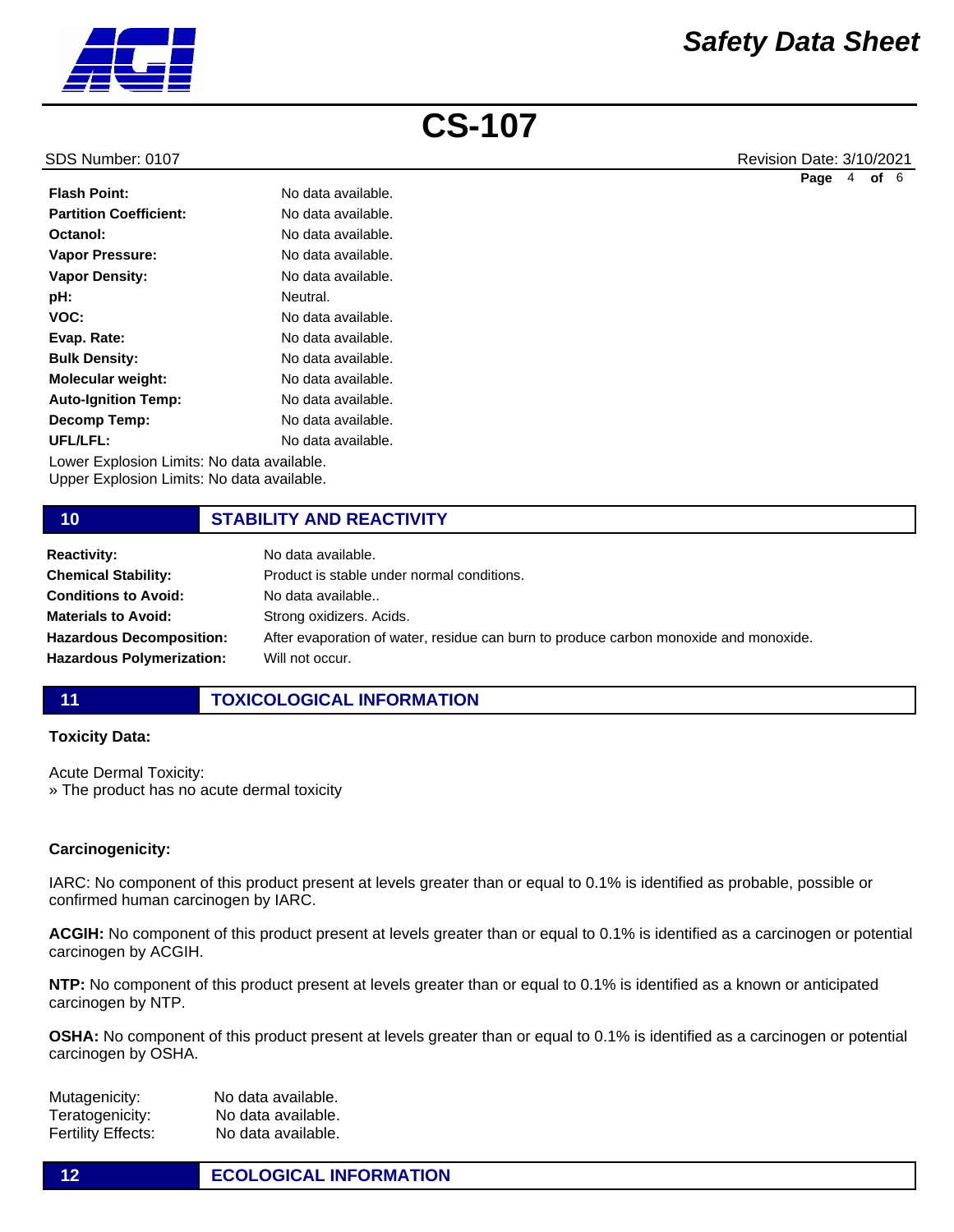SDS Number: 0107 Revision Date: 3/10/2021 **Page** 5 **of** 6

**Biodegradability:** No data available

**EcoToxicity:** Toxicity to fish - No data available

Toxicity to aquatic invertebrate - No data available

Bioaccumulative potential: No data available

Mobility in soil: No data available

**13 DISPOSAL CONSIDERATIONS**

This material is not considered hazardous waste.

Recommendation: must be disposed of in accordance with the federal, state and local control regulations

**14 TRANSPORT INFORMATION**

Not regulated as a hazardous product. DOT classification not required.

### **15 REGULATORY INFORMATION**

This product does not contain chemicals known to the State of California to cause cancer, birth defects, or other reproductive harm.

### **FEDERAL REGULATIONS**

TSCA Inventory Status: All components of this product are listed as "Active" on the Toxic Substances Control Act (TSCA) 8 (b) Inventory.

CERCLA / SARA Emergency Reporting: A spill or release of this material may trigger the emergency release reporting requirements under CERCLA (40 CFR Part 300) and/or SARA Title III (40 CFR Part 355). State or local reporting requirements may differ from federal requirements. **This product does not require reporting.**

SARA Title III Section 313: **This product does not require reporting**.

Clean Water Act (CWA): The following chemicals are listed under Section 311 as hazardous substances requiring the submission of a National Pollutant Discharge Elimination System (NPDES) permit application to EPA. **» This product does not require reporting.**

### **STATE REGULATIONS**

**California-** The following components are listed under Prop 65: None.

**Massachusetts - RTK Substances:** The following components are listed: None listed

**New Jersey - RTK Substances:** The following components are listed: None listed

**Pennsylvania - RTK Substances:** The following components are listed: None listed